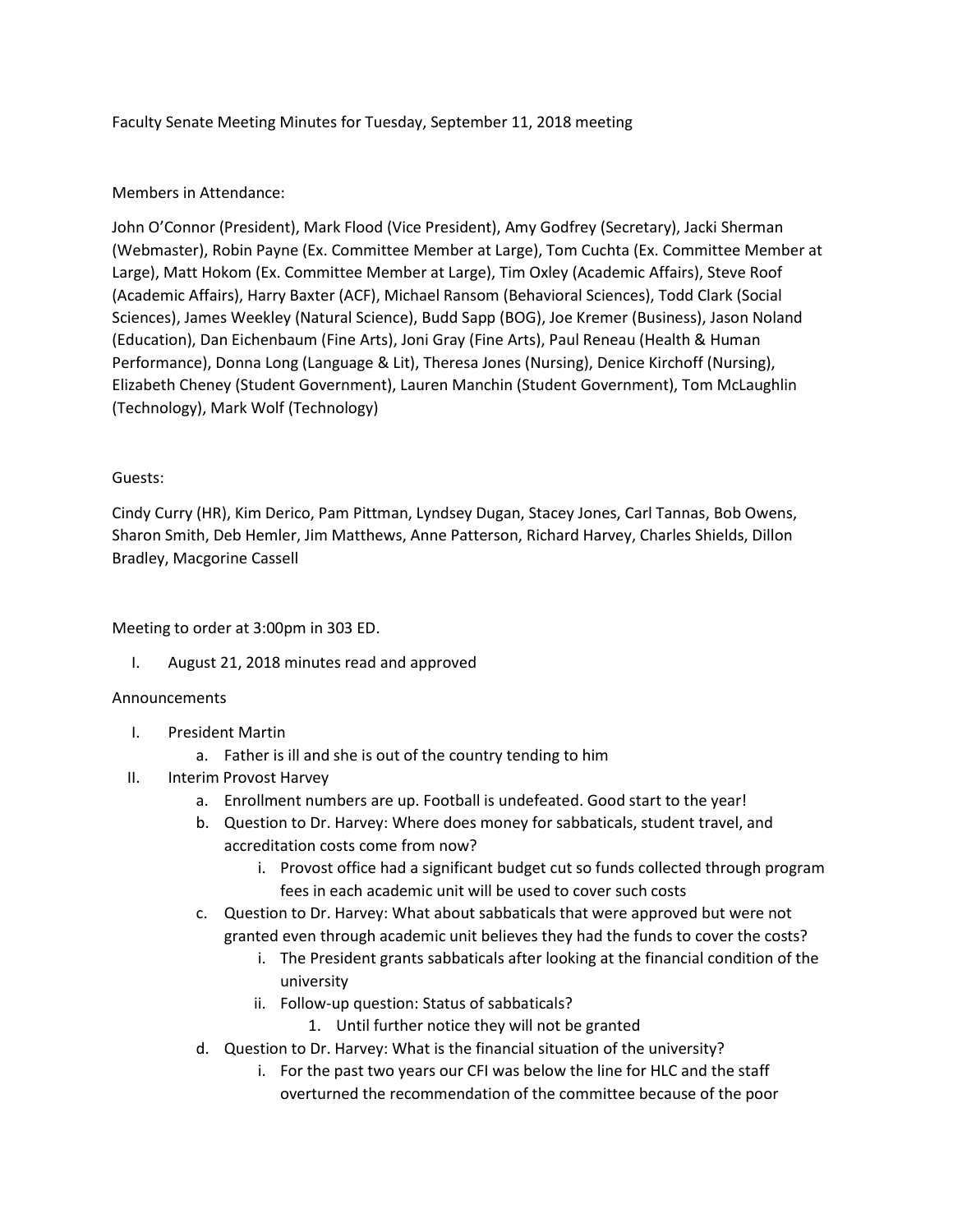condition of our financials; As of right now we have saved \$650,000 this year so we are not in a third year of being below the line for HLC.

- ii. Follow up question: What about the rainy day fund, which we had been told was healthy and the \$2 million deficit budget that Interim President Jones indicated?
	- 1. The deficit budget was presented with very fuzzy numbers and included spending out of the rainy day fund that has been the go to for several years now
- e. Question for Dr. Harvey: What do we do about funding the accreditation for the School of Education?
	- i. Program fees are to be used for accreditation
	- ii. Follow up question: The BOG passed the program fees in the Spring, how do we fund accreditation now when fees have only been in place one semester?
		- 1. Have a conversation with the provost to see what can be done; note that the provost is the lender of last resort and is on a first come first serve basis; does not hurt to ask
- III. BOG representative, Dr. Sapp
	- a. Next meeting of the BOG: Thursday, Oct.  $18<sup>th</sup>$  on campus
	- b. Looking into a retreat by end of semester for continuing education credits
	- c. BOG chair will be at the November  $13<sup>th</sup>$  meeting of the Faculty Senate
	- d. As it relates to the Al Magro request, no formal response was given by the BOG
	- e. WiFi/internet access questions raised by students last meeting waiting on more information regarding that issue
- IV. ACF representative, Dr. Baxter
	- a. The Chair of the ACF sent a letter to Governor Justice requesting a faculty representative be a part of the Blue Ribbon Commission – no response was given by the governor
	- b. August 27<sup>th</sup> meeting of the Blue Ribbon Commission included 1 hour of comments by chairs and members then a PowerPoint presentation on what is being done across the country and in other states; next meeting is October  $1<sup>st</sup>$  (meetings are listed on their website)
	- c. Higher Education Funding model: August  $24<sup>th</sup>$  version included 55% access (# enrolled), 35% impact (grad. Rate), 5% success (15 hrs a semester), 5% research; December 10<sup>th</sup> legislature will get it
	- d. Register to Vote by Mid-October look at the Secretary of State's website for your voting status
	- e. Tentative date of the Legislative Forum is Wednesday, November 28<sup>th</sup> 3-5pm at the Falcon Center
- V. Student Government
	- a. United Way Campaign: Maroon Maddness will be launched on the  $17<sup>th</sup>$  thru Homecoming. Goal is over 500 shirts (\$10 per student) and shirts will be sold on campus
- VI. Academic Restructuring Taskforces
	- a. Handout provided by Dr. Harvey to answer the questions regarding the committee memberships and chairs of each committee had autonomy to pick members
	- b. Question to Dr. Harvey: What is the HEPC rules/regulations about restructuring?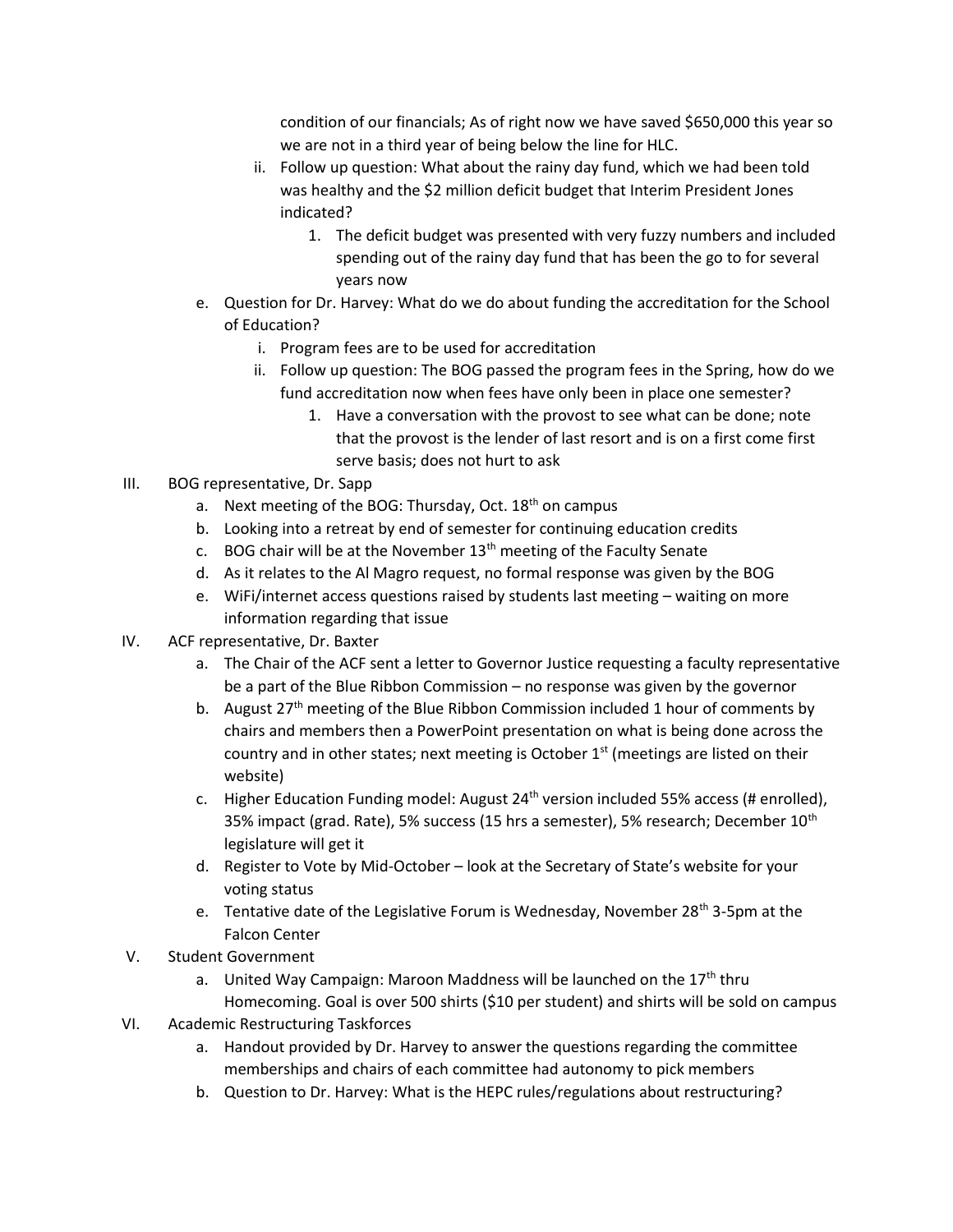- i. Must notify 30 days prior to the implementation
- c. Question to Dr. Harvey: Who was involved in creating the initial draft that was presented in the Welcome meeting in August?
	- i. Gram Glenn started the process from the president's direction, President Martin and Interim Provost Harvey, the ELT (executive leadership team), and Robin Shannon
- d. Question to Dr. Harvey: Shouldn't the library be represented? i. Will talk with the chairs of the two committees
- e. Question to Dr. Harvey: The draft the faculty was presented in August was not the first draft and the faculty are just now being involved in the process?
	- i. The draft in August was Draft #6. The faculty are just being included in the process now that we are all on campus.
- f. Note from the Handout: "However it is anticipated that as recommendation surface during the work of the Taskforces, those recommendations will be shared with the Provost to be considered by the Executive Leadership Team (ELT). The ELT will provide the Taskforces with further direction for the development, exploration or focus shifts in their work."
- g. Question to Dr. Harvey: Why the restructuring?
	- i. Almost every other group on campus has been reorganized looking at a synergistic effect and cost savings and we are looking into academic restructuring to see if there is further cost savings
- h. Question to Dr. Harvey: If the Taskforces come back with recommendations will that be the final?
	- i. General faculty meeting will be called so no the TaskForce committees are not the end of the process
- i. Question to Dr. Harvey: The BOG see the draft during a retreat this summer before the faculty did why?
	- i. It was not ready for distribution
- j. Question to Dr. Harvey: How did you pick chairs?
	- i. Dr. Oxley was picked due to significant previous experience and Dr. Harrison was suggested and thought he was a good choice
- VII. New Appointment Notice Letters
	- a. Statements of concern:
		- i. What are the inaccuracies?
		- ii. Language issues
		- iii. Operate without a contract?
		- iv. Notice of salary increase, why so complex?
		- v. What does signing it mean?
	- b. Question to Cindy Curry: Are we bound by the language in the letter?
		- i. Depends; this is not a contract but a first attempt at a letter of expectations; it is not perfect and I would like to know what can be changed; we do not need to sign
	- c. Question to Cindy Curry: Do we just need to confirm title, tenure status, and salary?
		- i. Yes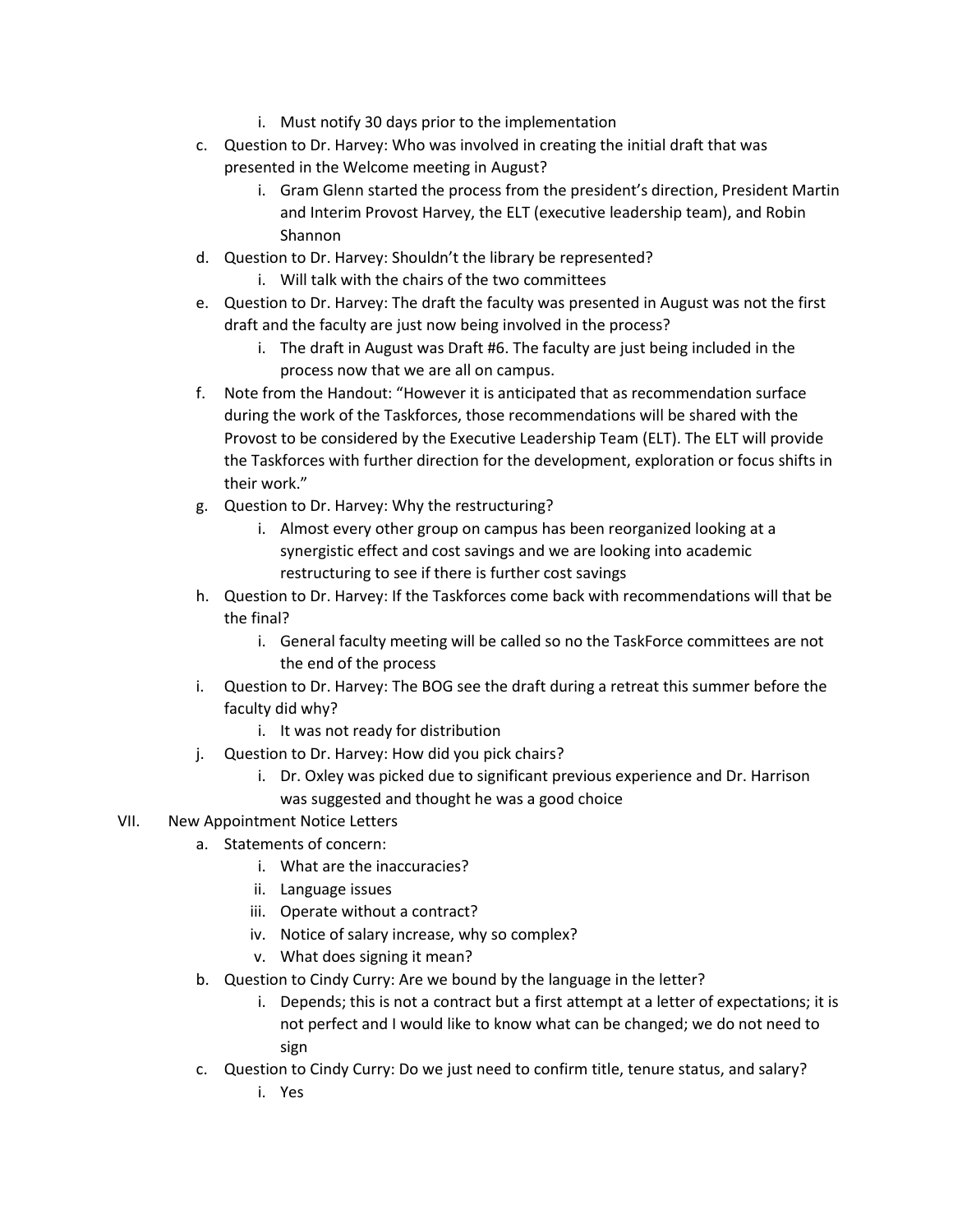- d. Question to Cindy Curry: For years we had a paper contract and then that changed why?
	- i. Attorney General Office said we did not need to issue a contract every year
- e. Question to Cindy Curry: Did stipends go away for summer orientation?
	- i. Letters include duties
- f. Question to Cindy Curry: in the letter: "During the term of this appointment, you shall not, without the prior written consent of the Provost, engage in the operation, management, or conduct or any other occupation or business."
	- i. Continue to sign the sheet about outside activities not interfere with current duties
- g. Concern: in the letter: "Your teaching load will be a minimum of 12 credits per fall and spring term." – no maximum hours listed s do we get paid for additional hours; faculty handbook talks about 24 hours instead of 12 per semester
- h. Cindy Curry will notify faculty about not having to sign the letter

# Unfinished Business

- I. Ad hoc Committee on Faculty Harassment Complaint Procedures a. Table till the October meeting
- II. Ad hoc Committee on Changes to the Constitution and By Laws
	- a. Committee will meet on September 20<sup>th</sup>
- III. Faculty Welfare Committee Academic Integrity Policy
	- a. Dr. Harvey and committee chair have met and cleaned up the language a bit but no major changes and it is ready to implement – next step: other stakeholders to comment
- IV. Digital Textbook Initiative
	- a. Tabled

# New Business:

- I. Committee on the Core Curriculum Jim Matthews
	- a. See handouts
	- b. 9 months of work by the General Studies Committee and the committee is encouraging the Faculty Senate to review
		- i. Removed 3000 and 4000 level courses; open to all students; courses are transferable
	- c. Motion: Faculty Senate accepts as a draft to not be sent back to the General Studies Committee and the Faculty Senate take the position to work on it – Passed
	- d. General Studies committee will now work on the process for vetting new courses into the curriculum
	- e. Motion: The Faculty Senate will create an Ad Hoc Committee on Core Curriculum (General Studies) restructuring to figure out the next steps for the curriculum. The Ad Hoc Committee will include Jim Matthews (chair of current General Studies Committee) as the only member from the current General studies committee and will include equal representation.
	- f. Note: The Faculty Senate will create an Ad Hoc Committee on Core Curriculum (General Studies) restructuring to figure out the next steps for the curriculum. The Ad Hoc Committee will include Jim Matthews (chair of current General Studies Committee) as